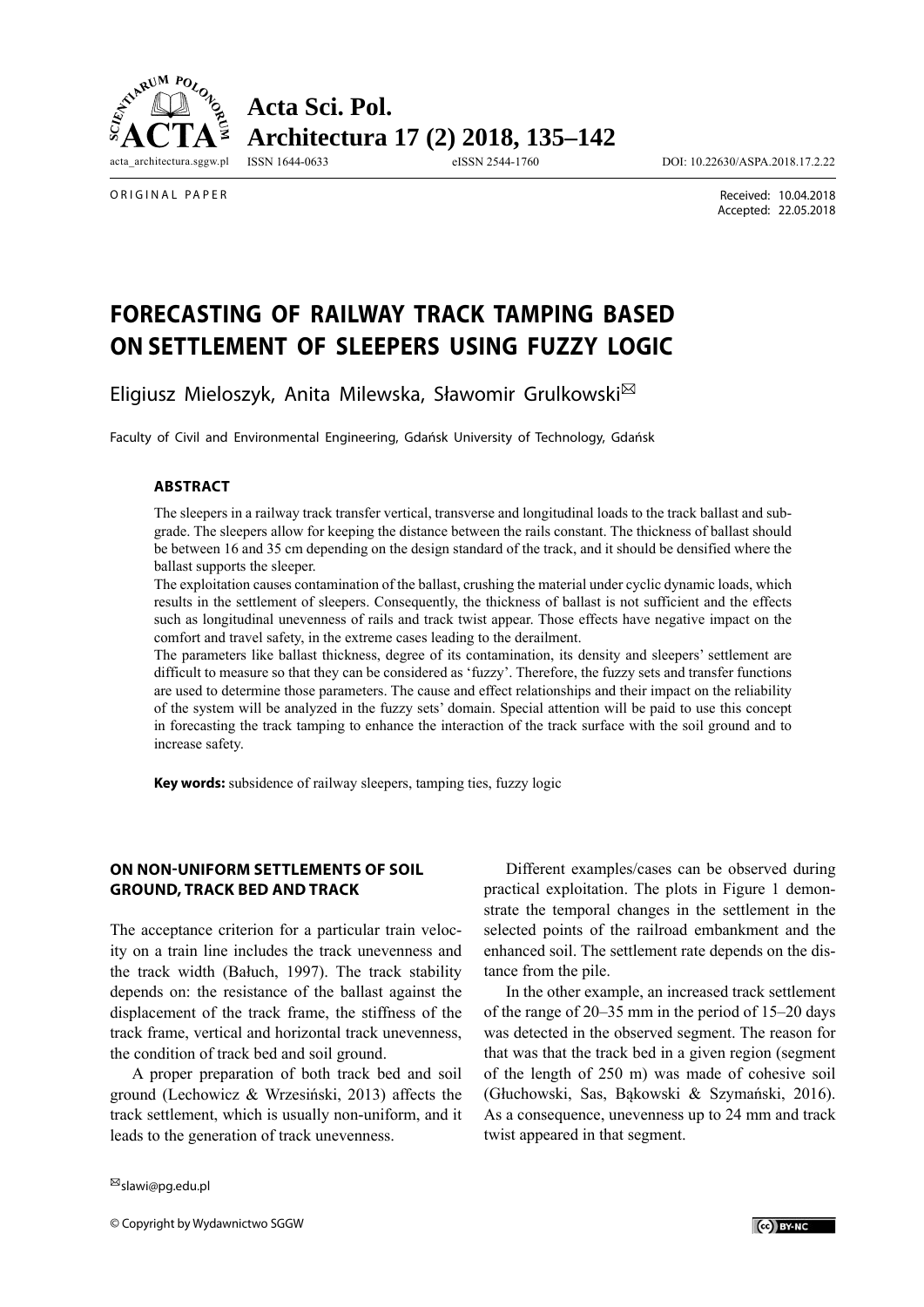

Fig. 1. Settlement of the railroad embankment and the enhanced soil in points 2 and 3 (Mieloszyk, 2003)

Similar situations are observed during modernization of railway lines. The peat was found in the soil at both sides of the existing railroad embankment. The soil was stabilized using columns of gravel and crushed stone. Additionally, static consolidation was realized, which was based on burdening of the constructed embankment with the sand layer (of the thickness of 1.25 m) above the upper surface of the embankment



**Fig. 2.** Negative impact of the incorrect drainage on the condition of embankment slope (registered in March 2017) **Fig. 3.** Displacements of the sleepers in the track

for 30 days. The exploitation showed that the settlement existed even after few years and achieved 25 mm per month. In order to avoid reduction of train speed, the track was constantly tamped and crushed stone was deposited, which generated costs and troubles with railway traffic.

Inadequate drainage of the track could also cause the settlement. Figure 2 demonstrates how the water affects the trackbed and soil ground.

In each case, the dynamic loads lead to the displacements of the sleepers in time, and those effects are visible in the track, as illustrated in Figure 3.

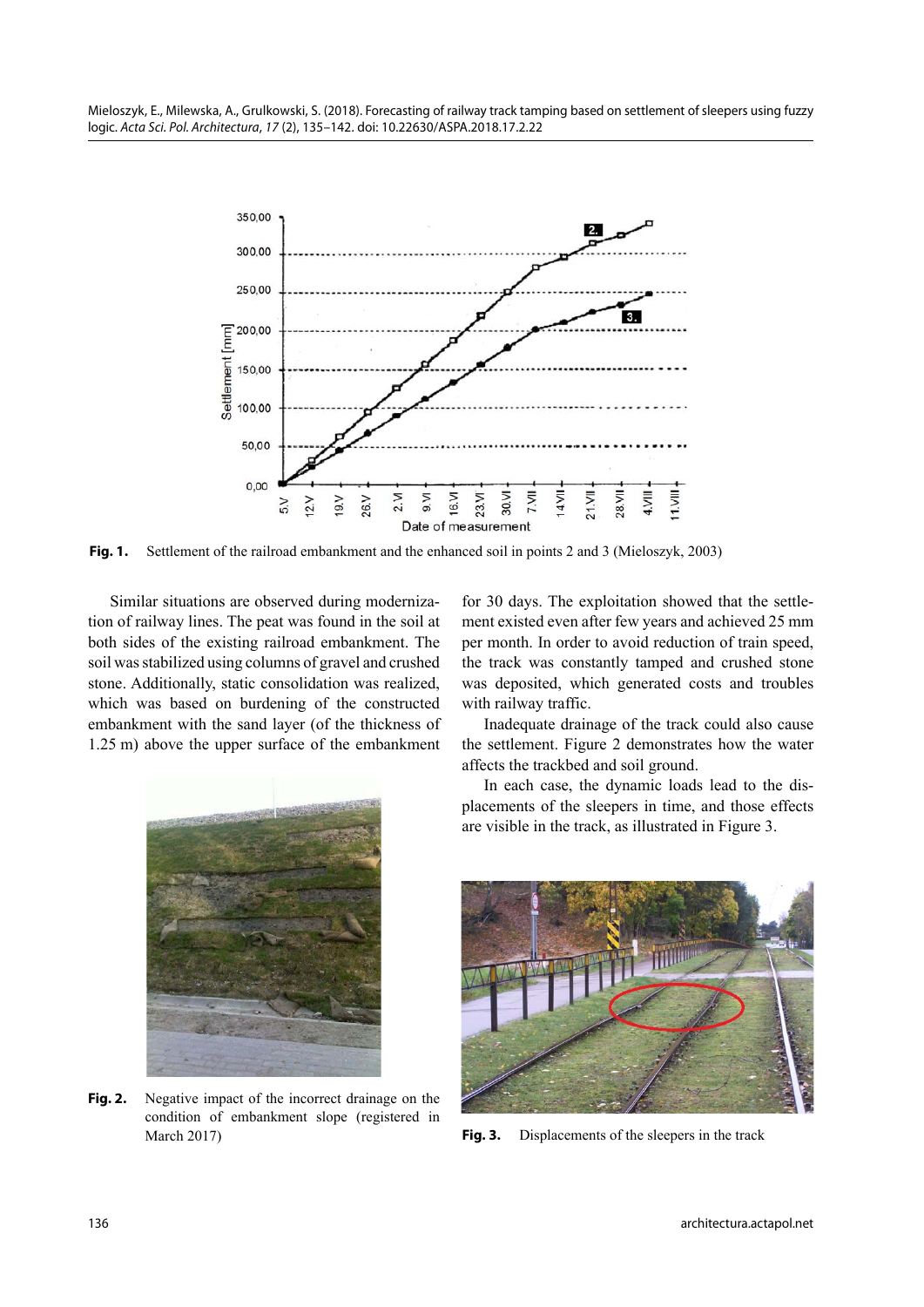The scheme of the loads and displacements of sleepers is shown in Figure 4. It is important to note that the displacements observed in Figures 3–4 are different during train passage. Once the track is unloaded, the track comes back to the location in Figure 3, however, those displacements get larger, which results in track degradation. The displacements depend on many factors, are difficult to be measured and should not exceed the limits. It is necessary to perform diagnostics of the situation, complete the track tamping, and deposit the ballast to avoid further displacements of the sleepers and to provide safety. When do these actions should be taken when it is difficult to determine the displacements precisely? It is difficult to perform the measurements for the selected segments of the track and for the selected sleeper. Therefore, the theory of fuzzy set could be used here in decision making. Additional difficulty comes from the fact that the track exploitation improves its stabilization. According to many studies, the resistance levels between the sleeper and the ballast become constant after 18 months, as indicated in Figure 5.

#### **DIFFERENTIAL MODEL**

Different models can be developed to describe the behavior of the railroad surface, its elements and its enhancement. The railroad surface can be considered as a beam on an elastic foundation (Huber, 1988), a beam with variable cross-section (Milewska, 2011), a base or a group of foundations (Meyer, 2012), or a group of foundations loaded cyclically (Huber, 1988; Dembicki, 1997; Hall, 2000; Dembicki, 2004).

Let us consider the system consisting of a sleeper connected to the rails and the ballast interacting with



**Fig. 4.** Schematic of the sleeper displacement



**Fig. 5.** Dependence and stabilization of lateral resistance below the sleeper. The data based on references and experiments of Authors.  $Q_0 \in (220, 550)$   $Q_1 \in (350, 700)$ ,  $Q_0$ ,  $Q_1$  depend on the sleeper and the ballast materials (Samavedam, 1995; Funke, 1981; Hunt & Yu, 1998; Woldringh & New, 1999)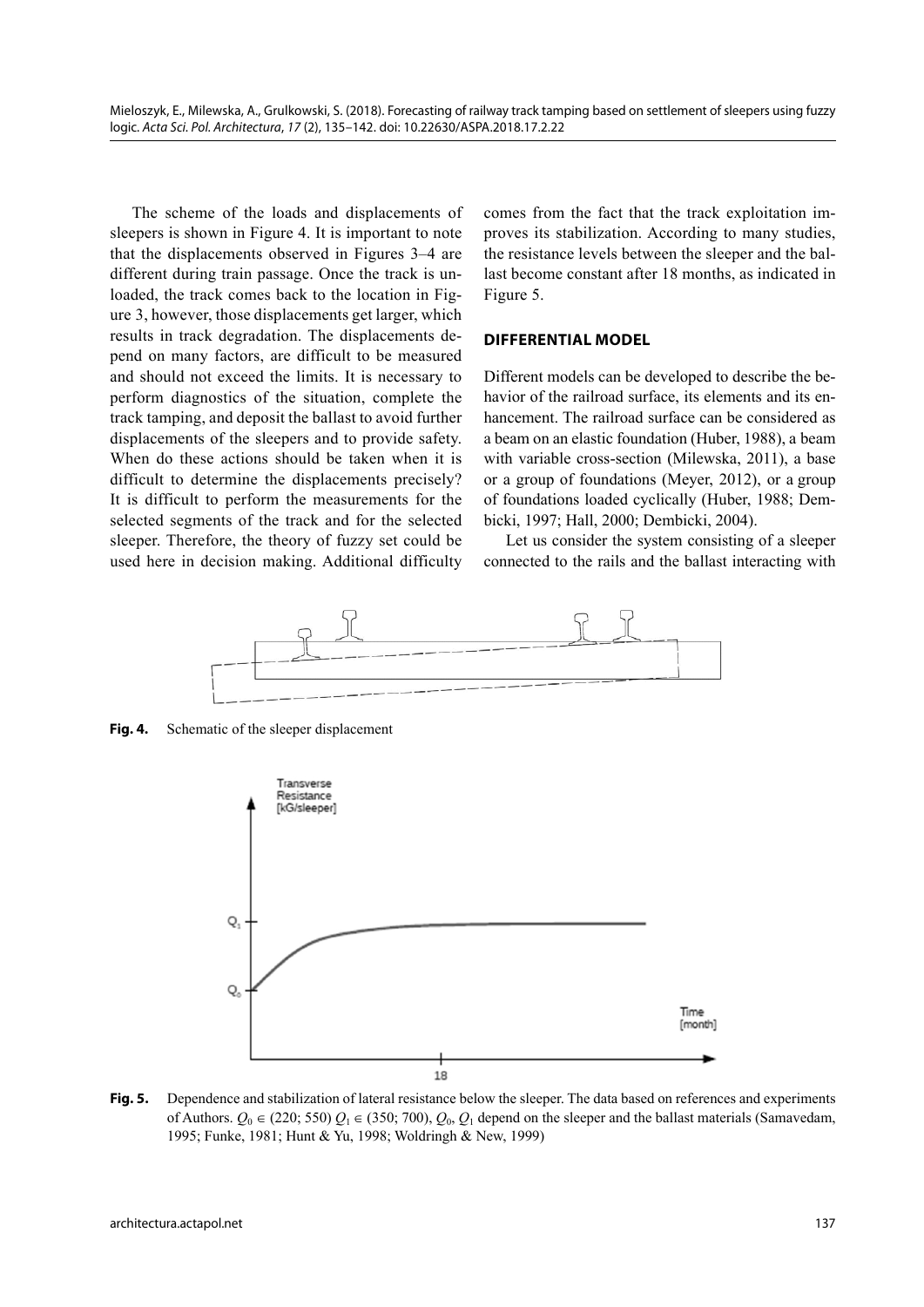the vibrating sleeper. For a given excitation signal  $F(t)$ coming from the passing vehicle, the following differential equation can be written (Koc & Mieloszyk, 1988):

$$
m\ddot{y} + c\dot{y} + ky = F(t)
$$
 (1)

where:  $m -$  indicates the mass of the system;

*c* – coefficient of damping;

*k* – coefficient of elasticity.

In Eq. (1), the driving signal can be also distribution signals.

If we define:

$$
2h = \frac{c}{m}, \qquad \alpha^2 = \frac{k}{m}
$$

Eq. (1) can be rewritten in the form:

$$
\ddot{y} + 2h\dot{y} + \alpha^2 y = \frac{F(t)}{m}
$$
 (2)

which indicates that the system is a special case of the generalized oscillation term (Mieloszyk, 2008), whose transfer function  $G(p_q)$  is given by (Mieloszyk, 2008):

$$
G(p_q) = \frac{id}{p_q^2 + 2hp_q + \alpha^2 id}
$$
 (3)

When  $h^2 - \alpha^2 < 0$  the Eigen modes of the free system (2) are described by damped harmonic signals of variable amplitude  $Ae^{-ht}$ ,  $A$  – const.

For this type of damped vibrations, the coefficient defined by:

$$
\ln \left| \frac{Ae^{-ht}}{Ae^{-h\left(t + \frac{T}{2}\right)}} \right|, \text{ where } T = \frac{2\pi}{\sqrt{a^2 - h^2}}
$$

is called logarythmic decrement, which is used to assess the damping of vibrations. This metrics is used to qualitatively analyze the reaction of the entire system or its components to special signals – excitations (Lechowicz & Wrzesiński, 2013). When the homogenous segment of line (the characteristics of its components, i.e. rails, sleepers, material and thickness of ballast etc. are constant) is analyzed, the changes in logarithmic decrement indicate the incorrect cross-tie tamping or the sleeper settlement.

It is also possible to consider a random character of the effect. Then, the defined dynamic system could be considered as deterministic with random excitations and reactions. Now, the Eq. (2) is equivalent to random differential equation:

$$
\ddot{Y}_t + 2h\dot{Y}_t + \alpha^2 Y_t = F_t \tag{4}
$$

in which:  $Y_t$ ,  $F_t$  – stochastic processes.

The transfer function (3) can be used to determine the reaction  $Y_t$  of the system. As we mentioned before, the deterministic and random models can be used to perform qualitative analysis of the sleeper settlement or the degree of tamping but it is difficult to take practical decision based on those data since the models enable extraction information on the character of those effects.

## **FUZZY MODEL**

In our everyday lives as well as in the engineering practice, we operate with the 'fuzzy' terms. The 'fuzzy' terms in civil engineering include e.g. requirements for the construction safety, safety-in-use, noise control and vibration control (Mieloszyk & Grulkowski, 2018). Therefore, safety assessment includes identification of at least static schemes, structure load, parameters of the materials used, parameters of the soil ground (Meyer, 2012) along with making the control calculations to ensure that all standards and regulations of structure design are met. The condition of the existing structure is also compared with the desired (expected) condition, which corresponds to the soil ground (Dembicki, 2004; Lechowicz & Wrzesiński, 2013), trackbed, railroad surface and its components as well as the entire structure. The actual condition can be rated as very bad, bad, satisfactory, good, very good, which are 'fuzzy' terms.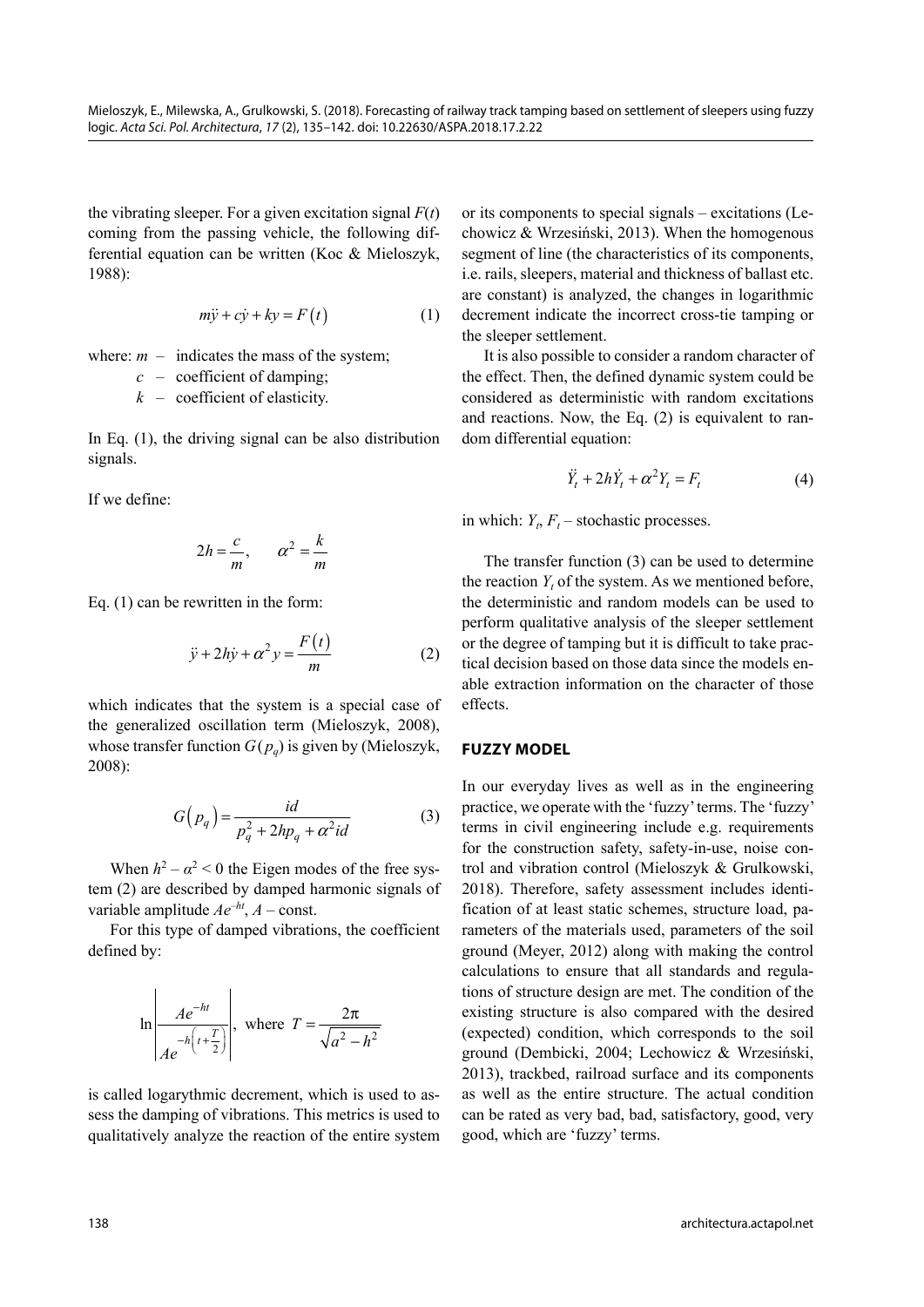The 'fuzzy' logic along with the fuzzy inference system are useful in decision making in engineering, especially when the unambiguous assessment is hard to complete or it is difficult to do the measurements: low settlement of the soil ground, low rail wear, long exploitation time, short closure period, many rail defects of particular type, compacted density and contamination of the ballast – low/high. Such unambiguous and subjective information indicates imprecision and fuzziness of described effects. Therefore, the transformation from elements with a fuzzy feature to another fuzzy feature should be progressive. This can be enabled by the theory of fuzzy sets, which is based on the concept of a fuzzy set (Kacprzyk, 2001).

Let *U* be the set of all elements with a particular feature, and  $f$  assigns the number in the range  $\leq 0$ , 1> to each element from the set  $X \subset U$ .

In the theory of fuzzy sets, the membership function  $\mu_X(x)$  is defined as:

$$
\mu_X(x) = \begin{cases} f(x) & \text{for } x \in X \\ 0 & \text{for } x \in X \end{cases} \quad x \in U
$$

since the element can 'partially' belong to the set. Figure 6 shows the example of the membership function of the fuzzy set – the crushed stone thickness below the sleeper is around  $q_0$ .

However, it is easier when the membership functions have the form of polygonal curve (Fig. 6).

The membership functions presented in Figure 6 were determined arbitrarily and have subjective character.

As mentioned before, the fuzzy sets allow a formal description of imprecise and ambiguous terms such as 'huge contamination of the ballast'. The pair (set, membership function) is called a fuzzy set.

Using the fuzzy sets  $(X_1, \mu_{X_1}(x)), (X_1, \mu_{X_2}(x)),$ it is possible to define the intersection and the union. Those sets are defined by the corresponding membership functions.

Attention: The fuzzy set  $(X, \mu_X(x))$  is usually denoted shortly by X.

Let us introduce different membership functions for sleepers' settlement taking into account: the contamination of the ballast, the ballast thickness, the ballast compactness (Fig. 7).

Let us define the following function

$$
Z = \sum_{i=1}^{n} w_i \left[ \mu_i(x) \right]^2 \tag{5}
$$

where:  $w_i$  – weights assigned by the expert depending on the importance of the factor *i*.

The weights were determined using Analytic Hierarchy Process (AHP) method (Saaty, 1980, 1982), in which the scale range 1–9 was taken. The importance of the factor is assessed with respect to another factor in an ordered pair of factors. As an example, the score 3 indicates that the first factor is slightly more important than the second factor. The scores 2, 4, 6, 8 are intermediate scores between uneven scores. The score 1 indicates the same importance of the factors in a pair. When the direction of factors



**Fig. 6.** Membership function for the fuzzy set – crushed stone thickness below the sleeper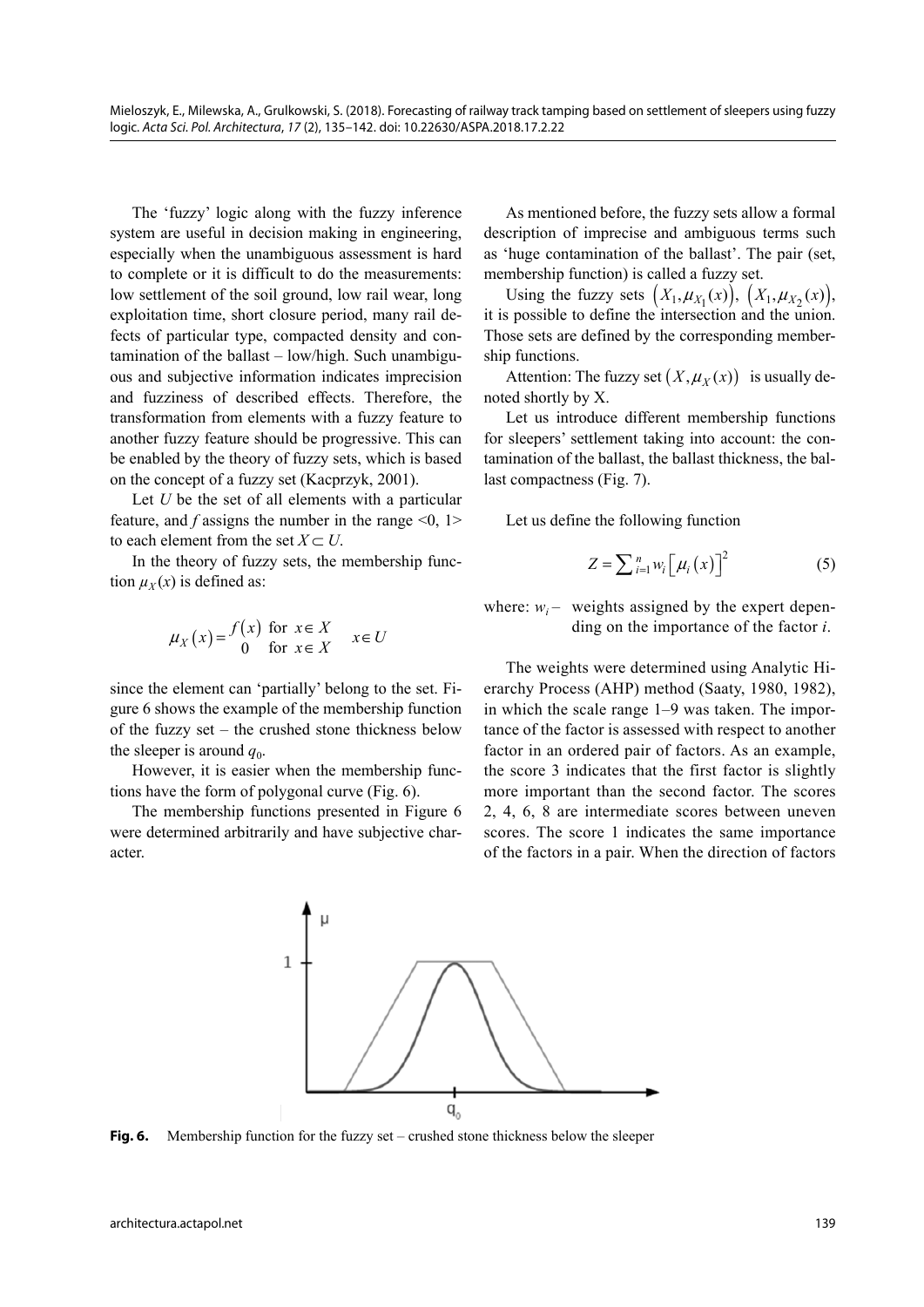Mieloszyk, E., Milewska, A., Grulkowski, S. (2018). Forecasting of railway track tamping based on settlement of sleepers using fuzzy logic. Acta Sci. Pol. Architectura, 17 (2), 135–142. doi: 10.22630/ASPA.2018.17.2.22



**Fig. 7.** Membership functions, e.g.: A. – ballast thickness, B. – ballast contamination, C. – ballast density, (a) – little, (b)  $-$  intermediary, (c)  $-$  high and  $d_i$ ,  $d_i$  = const,  $i$  = 1, 2, ..., 15

is reversed during assessment, the score becomes reciprocal of the obtained score, e.g. the score 3 becomes 1/3.

Table 1 presents the scores (in pairs) of three factors affecting the sleepers' settlement. The scoring was done using literature, considerations in Section 2 and the experience of the Authors.

Using the data in Table 1, we determine the weights  $w_i$ ,  $i = 1, 2, 3$  as the components of the vector collinear to the vector that is created by the transformation with the transformation matrix **A** with the elements from Table 1. This vector satisfies the equation  $\mathbf{A}\overline{w} = \lambda \overline{w}$ . For  $\lambda_{\text{maj}} = 3$  we obtained the weights shown in Table 2.

Table 1. Scores for the criterion 'settlement of sleepers'

| Settlement of sleepers          | <b>Ballast compactness</b> | Ballast thickness below sleeper | Contamination of ballast |
|---------------------------------|----------------------------|---------------------------------|--------------------------|
| <b>Ballast compactness</b>      |                            |                                 |                          |
| Ballast thickness below sleeper | 1/4                        |                                 |                          |
| Contamination of ballast        | 1/8                        |                                 |                          |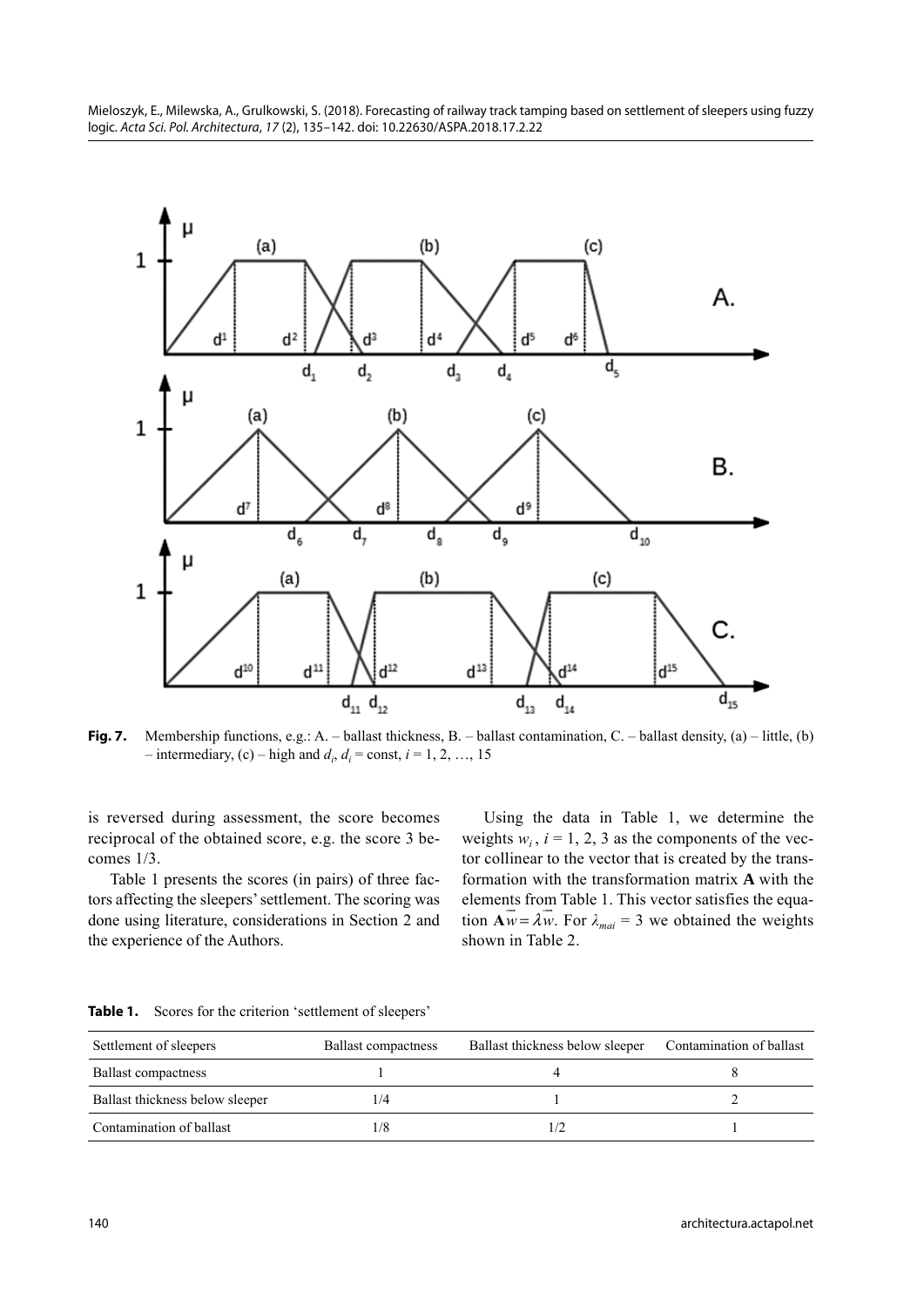**Table 2.** Weights for considered factors

| Factor                          | Weight |
|---------------------------------|--------|
| <b>Ballast compactness</b>      | 0.72   |
| Ballast thickness below sleeper | 0.19   |
| Contamination of ballast        | 0.09   |

Inserting the obtained weights to formula for Z, we obtain  $Z = 0.72 \mu_1(x) + 0.19 \mu_2(x) + 0.09 \mu_3(x)$ , where  $\mu_i(x)$ ,  $i = 1, 2, 3$  are the membership functions either shown in Figure 7 or other prepared. The maximum or minimum of the function Z provides fuzzy information on the settlement of sleepers. That information allows to recommend if and when the track should be tamped.

## **CONCLUSIONS**

It is difficult to forecast the maintenance works for the railroad surface, track bed and soil ground but it affects the safety of railway traffic.

The demonstrated methods of fuzzy logic can be useful in decision making in the field of rail engineering, where the 'fuzzy terms or quantities' are taken into account. This is realized when the decision is actually a trade-off. Example: Do we need to reduce the speed in the selected line? Do we need to start current maintenance works or major repairs? If yes, when? Should the components of the track be exchanged, repaired or regenerated after set exploitation duration?

The presented example could be extended to account for additional factors influencing the sleepers' settlement. However, the advanced model should be developed by a group of experts, especially during derivation of transfer function and determination of the results.

### **REFERENCES**

Bałuch, H. (1997). *Supporting decisions in railways.* Warsaw: Kolejowa Oficyna Wydawnicza (in Polish).

Dembicki, E. (1997). The importance of geotechnics in construction and environmental engineering. *Marine Engineering and Geotechnics*, *18*(4), 246–251 (in Polish).

- Dembicki, E. (2004). Methods of reinforcing the ground surface for the needs of construction roads and bridges. *Proceedings of the 50th Scientific Conference of the Civil Engineering Committee of the Polish Academy of Sciences "Krynica 2004"* (in Polish).
- Funke, H. (1981). *Gleisbautechnologie. VEB.* Berlin: Verlag für Verkehrswesen.
- Głuchowski, A., Sas, W., Bąkowski, J. & Szymański A. (2016). Cyclic loads cohesive soil in outflow tide conditions. *Acta Scientiarum Polonorum, Architectura*, *15*(4), 57–77.
- Hall, L. (2000). *Simulations and Analyses Traininduced Ground Vibrations*. Stockholm: Department of Civil and Environmental Engineering. Royal Institute of Technology.
- Huber, G. (1988). *Erschütterungsausbreitung Beim Rad/ Schiene – System.* Karlsruhe: Veröffentlichungeen des Institutes für Bodenmechanik und Felsmechanik der Universität Fridericiana in Karlsruhe.
- Hunt, G. A. & Yu, Z. M. (1998). Measurement of lateral resistancecharacteristics for ballasted track. ERRI D 202/ /DT361. Utrecht.
- Kacprzyk, J. (2001). *Fuzzy control*. Warszawa: WNT (in Polish).
- Koc, W. & Mieloszyk, E. (1998). Mathematical modelling of railway track geometrical layouts. *Archives of Civil Engineering*, *44*(2), 183–198.
- Lechowicz, Z. & Wrzesiński, G. (2013). Influence of the rotation of principal stress directions on undrained shear strength. *Annals of Warsaw University of Life Sciences – SGGW. Land Reclamation*, *45*(2), 183–192.
- Meyer, Z. (2012). *Engineering calculations of settlement on foundations.* Szczecin: ZAPOL.
- Mieloszyk, E. (2003). Operator methods in the diagnosis of discrete dynamic systems. *Proceedings of the5<sup>th</sup> Seminar on Diagnostics of Rail Surfaces* (pp. 21–23)*.* Gdańsk (in Polish).
- Mieloszyk, E. 2008. Non-classical operational calculus in application to generalized dynamical systems. Gdańsk: Wydawnictwo PAN.
- Mieloszyk, E. & Grulkowski, S. (2018). *Generalized Taylor formula and shell structures for the analysis of the interaction between geosythetics and engineering structures of transportation lines*. London: CRC Press Taylor & Francis Group.
- Milewska, A. (2011). A solution of non-linear differentia problem with application to selekted geotechnical problems. *Archives of Civil Engineering*, *58*(2), 187–197.
- Saaty, T. L. (1980). *The Analytic Hierarchy Process*. New York, NY: Mc Graw-Hill.